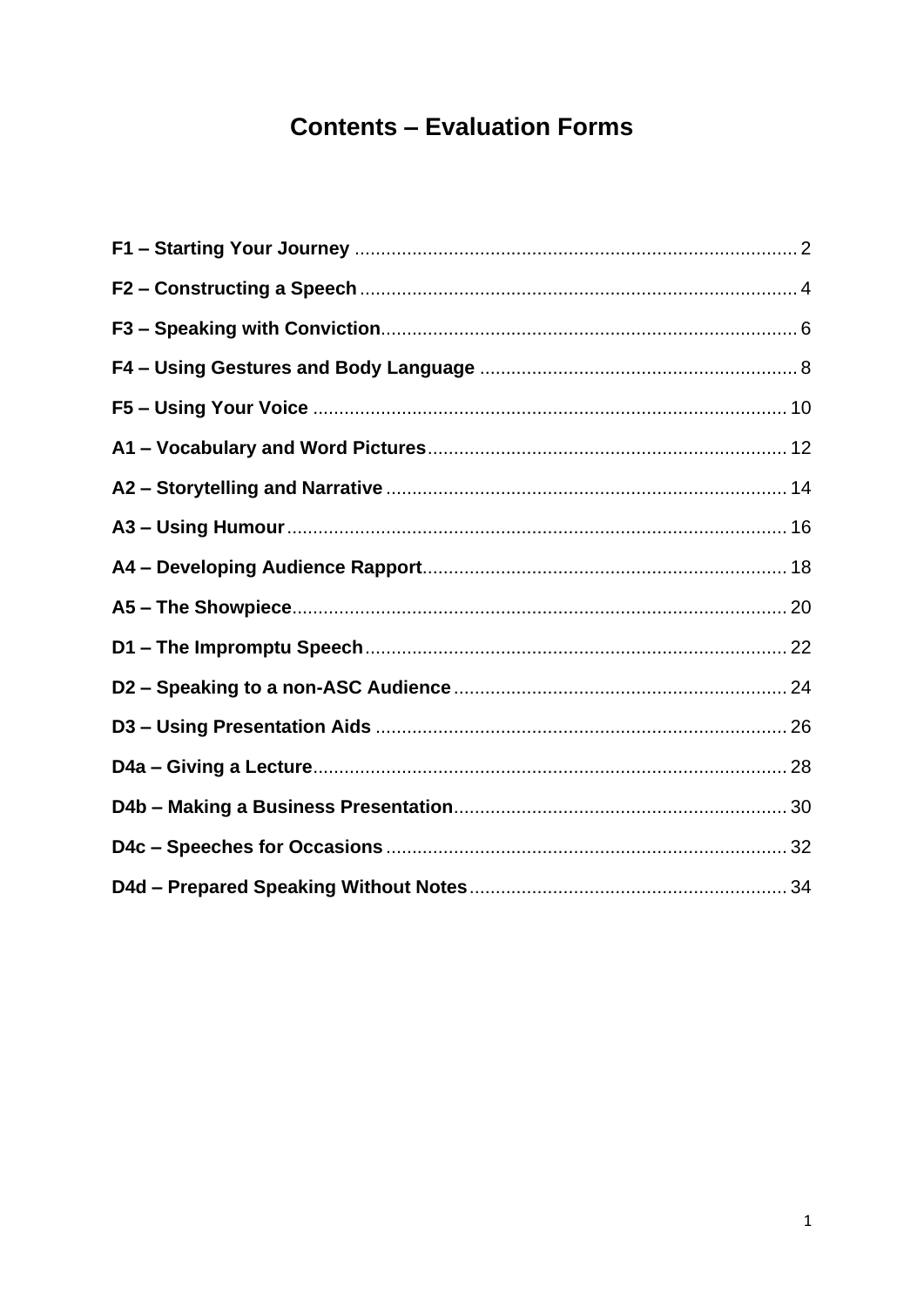## **F1 – Starting Your Journey**

<span id="page-1-0"></span>This is the speaker's first speech to the club. It's a crucial time for a speaker and a momentous achievement just to have delivered it at all. Your evaluation should be congratulatory and positive by highlighting immediate technical successes and signs of future strengths. Offer one or two points for development but focus your delivery of these points on the challenges of the next couple of assignments rather than any close analysis of any communication errors from this speech.

#### **Please return completed form to the speaker**

| Speaker      | <b>Stated Time</b> |  |
|--------------|--------------------|--|
| Speech Title | <b>Actual Time</b> |  |
| Evaluator    | Date               |  |

Analysis – Key questions related to this assignment

- 1. Overall, was the speech enjoyable to listen to and what did the speaker convey?
- 2. Did the speaker appear confident and in control?
- 3. Was the content interesting and the material well chosen?
- 4. Did the speaker show evidence of preparation by being familiar with the material?
- 5. How did the speaker make use of their gestures and body language?

Advice – Points for development and improvement

- 1. What areas of strength should the speaker maintain from this speech?
- 2. What one or two things could enhance the speaker's ability to communicate?
- 3. "Constructing a Speech" and "Speaking with Conviction" are up next. How can the speaker prepare for these assignments?
- 4. Any additional feedback?

Remember that there is no "Move on / Try again" for Foundation level assignments.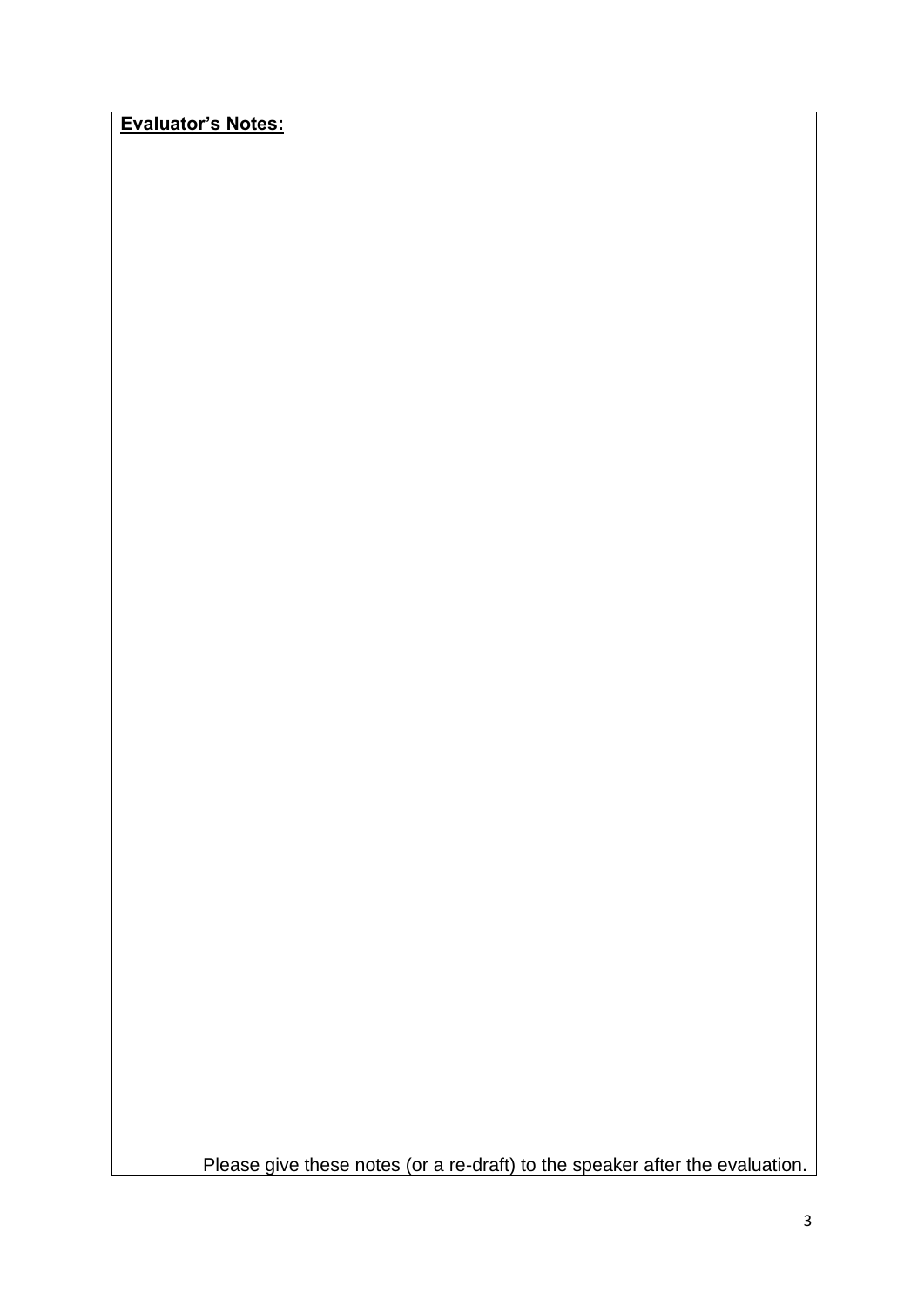# **F2 – Constructing a Speech**

<span id="page-3-0"></span>This assignment is important not just for speech construction but for preparation and argument development. Your evaluation should be thoroughly positive highlighting good points maintained from the first speech and areas that the speaker has developed since. One or two points of advice should be well explained without being forensic and certainly at least one of these should be focused on construction.

### **Please return completed form to the speaker**

| Speaker             | <b>Stated Time</b> |  |
|---------------------|--------------------|--|
| <b>Speech Title</b> | <b>Actual Time</b> |  |
| Evaluator           | Date               |  |

Analysis – Key questions related to this assignment

- 1. Was there an arresting opening and how effectively did the speaker introduce their subject?
- 2. Were the ideas effectively developed with good quality material, logical flow and linked to form a coherent argument?
- 3. Did the conclusion emerge naturally, reinforcing the main argument and leaving a lasting impression?
- 4. Was the speech appropriately balanced or did it have too much or too little material overall or in any one section?

Advice – Points for development and improvement

- 1. What strong areas did the speaker maintain and grow from the last speech and what should be maintained from this speech?
- 2. What one or two things could enhance the speaker's ability to prepare and construct a well-developed presentation?
- 3. "Speaking with Conviction" and "Using Gestures and Body Language" are up next. How can the speaker prepare for these assignments?
- 4. Any additional feedback?

Remember that there is no "Move on / Try again" for Foundation level assignments.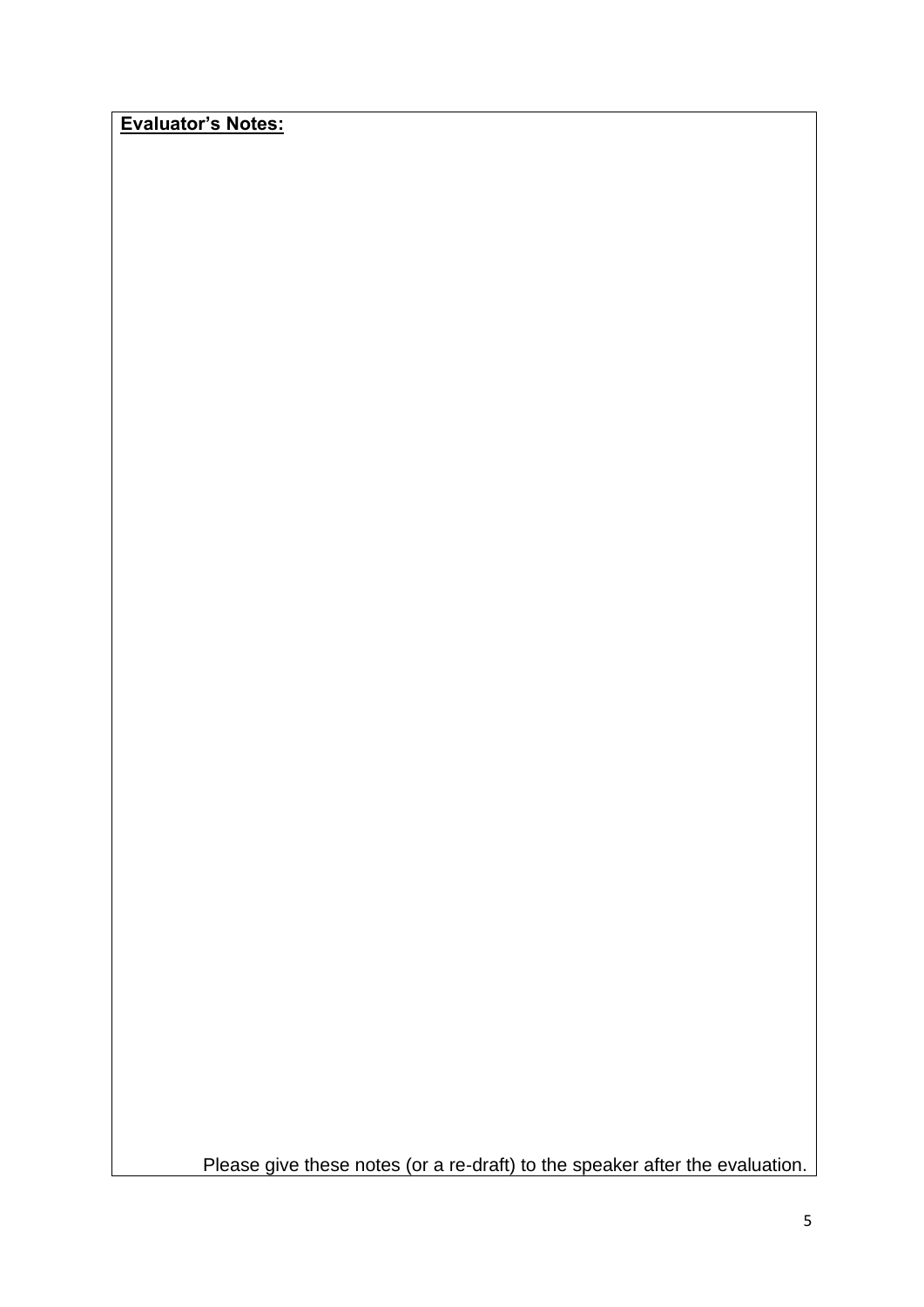# **F3 – Speaking with Conviction**

<span id="page-5-0"></span>Right now, the speaker is putting together their toolbox of skills but eventually they will be speaking in the real world and this assignment is critical to that journey. Your evaluation should be thoroughly positive highlighting good points maintained from previous speeches and topics plus areas that the speaker has developed since. When you get to advice, try to help the speaker see why they were powerful or persuasive at certain points so that they can build on that experience.

### **Please return completed form to the speaker**

| Speaker      | <b>Stated Time</b> |  |
|--------------|--------------------|--|
| Speech Title | <b>Actual Time</b> |  |
| Evaluator    | Date               |  |

Analysis – Key questions related to this assignment

- 1. Was the content and choice of subject appropriate for the purpose, speaker, and audience?
- 2. Did the speaker seem to believe in the cause demonstrating enthusiasm, vitality, and sincerity?
- 3. Did the speaker convince the audience and how did they achieve this? Was the core appeal to logic, emotion, or authority?
- 4. What presentation elements did the speaker employ to aid their persuasiveness (humour, empathy, animation, reason, statistics etc.)?

Advice – Points for development and improvement

- 1. What strong areas did the speaker maintain and grow from previous speeches and what should be maintained from this speech?
- 2. What one or two things could enhance the speaker's ability to speak decisively and persuasively?
- 3. "Using Gestures and Body Language" and "Using Your Voice" are up next. How can the speaker prepare for these assignments?
- 4. Any additional feedback?

Remember that there is no "Move on / Try again" for Foundation level assignments.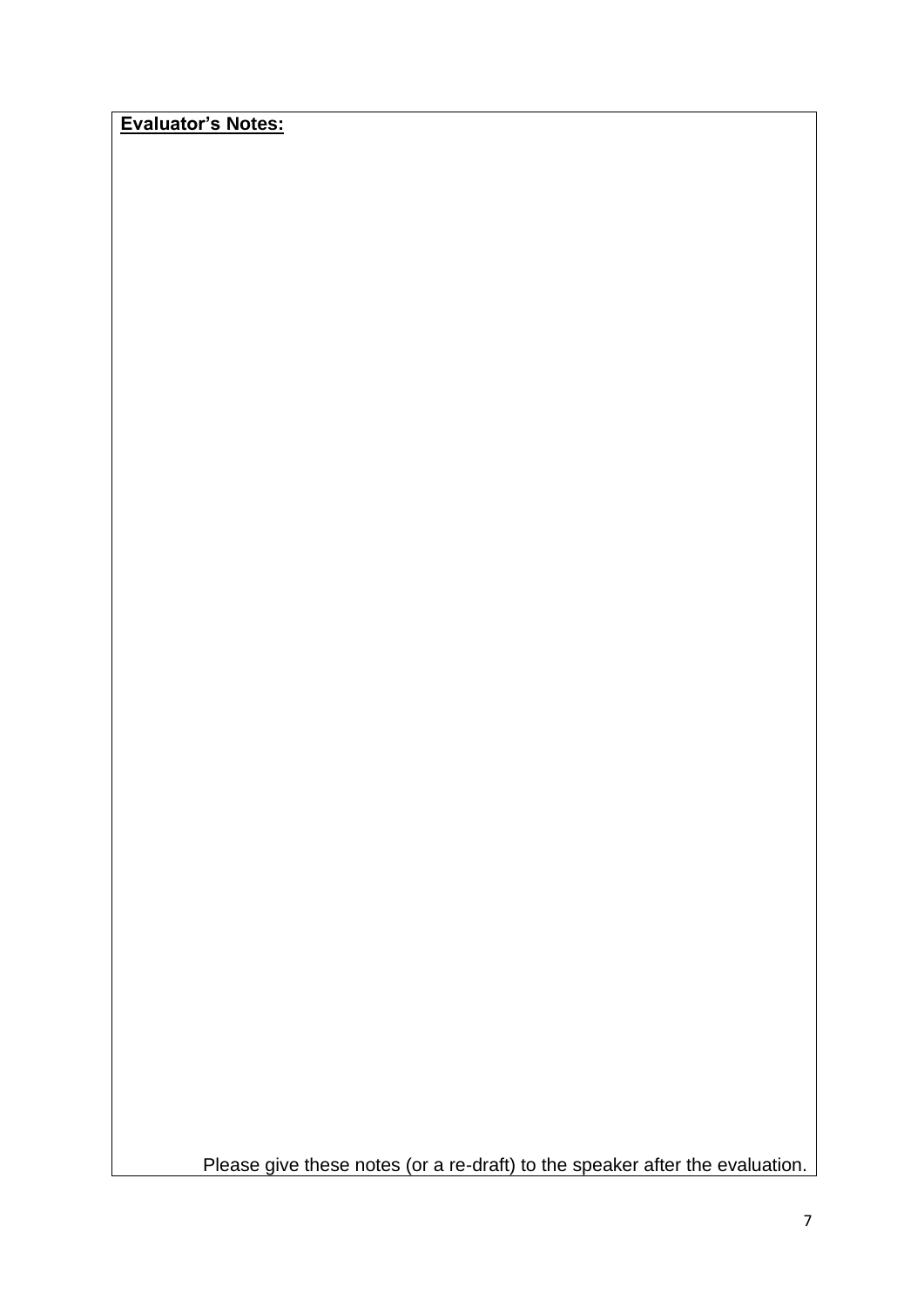## **F4 – Using Gestures and Body Language**

<span id="page-7-0"></span>This is an area that most speakers need help with. If the previous evaluations have followed the template, then the speaker should now trust the process and know that they will be given positive reinforcement and useful feedback. Your evaluation can include a good explanation of the strong points that the speaker is growing and developing while also supporting the speaker to recognise areas that need work and providing a roadmap for how they can improve.

### **Please return completed form to the speaker**

| Speaker             | <b>Stated Time</b> |  |
|---------------------|--------------------|--|
| <b>Speech Title</b> | <b>Actual Time</b> |  |
| Evaluator           | Date               |  |

Analysis – Key questions related to this assignment

- 1. Was the speaker's stance in front of the audience confident or did it betray nerves? Was there a decent amount of eye contact throughout the speech?
- 2. How expressive were the speaker's facial gestures and head movements?
- 3. Were the hand gestures visible, natural, theatrical, well timed and or creative? Did their delivery augment the speech and suit the speaker?
- 4. Did all the speaker's gestures (hands, face and body) enhance or detract from the overall delivery and impact?

Advice – Points for development and improvement

- 1. What strong areas did the speaker maintain and grow from previous speeches and what should be maintained from this speech?
- 2. What one or two things could enhance the speaker's ability to make use of their hands, face and body in a way that aids communication?
- 3. "Using Your Voice", the final speaking assignment for the Foundation Certificate is up next. How can the speaker prepare for this?
- 4. Any additional feedback?

Remember that there is no "Move on / Try again" for Foundation level assignments.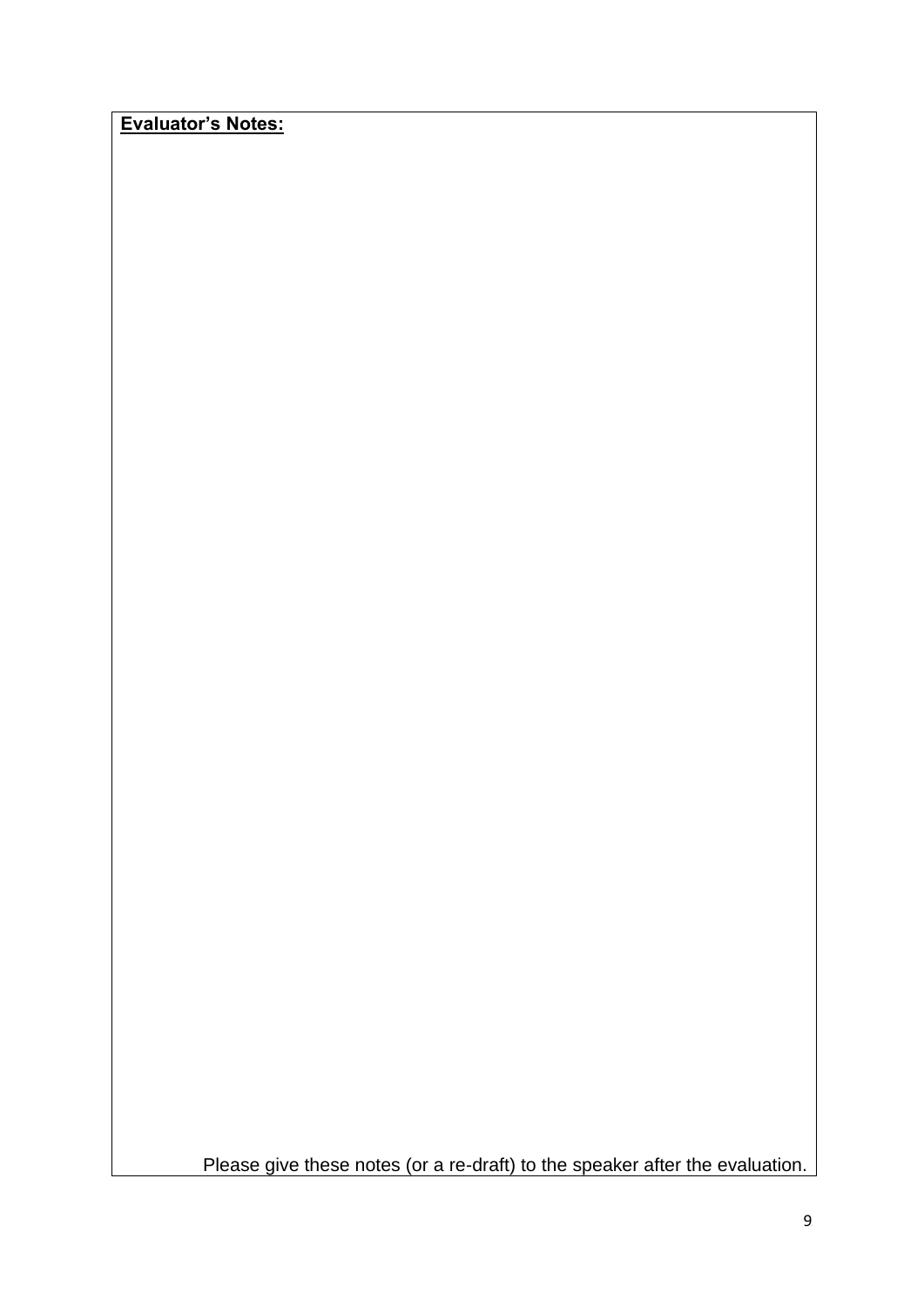# **F5 – Using Your Voice**

<span id="page-9-0"></span>If most speakers need help with gestures, then almost every speaker needs help with their voice. This is the last assignment without a "Move on / Try again" element so you have license to prepare the speaker for the next stage here. Your evaluation can offer detailed analysis and advice on how they effectively employed their voice and what more they can do to keep progressing. This evaluation should model moving from mainly appreciation to a balance of praise and feedback. Remember to congratulate the speaker on completing their Foundation Certificate of Achievement.

### **Please return completed form to the speaker**

| Speaker             | <b>Stated Time</b> |  |
|---------------------|--------------------|--|
| <b>Speech Title</b> | <b>Actual Time</b> |  |
| Evaluator           | Date               |  |

Analysis – Key questions related to this assignment

- 1. Was the diction clear and accurate with good enunciation and pronunciation?
- 2. Was the speech clearly audible even at the back of the audience?
- 3. Was there a purposeful variety of pace, pitch and pause reflecting the message or feeling being conveyed at the time?
- 4. Was there effective use of rhythm and cadence, inflection and intonation?
- 5. Had the speaker prepared and practised their use of voice and to what extent had they stretched themselves compared to previous speeches?

Advice – Points for development and improvement

- 1. What strong areas did the speaker maintain and grow from previous speeches and what should be maintained from this speech?
- 2. What one or two things could enhance the speaker's ability to explore the full range, power and quality of their voice?
- 3. "Vocabulary and Word Pictures" and "Storytelling and Narrative" are up next. How can the speaker prepare for these assignments?
- 4. Any additional feedback?

Remember that there is no "Move on / Try again" for Foundation level assignments.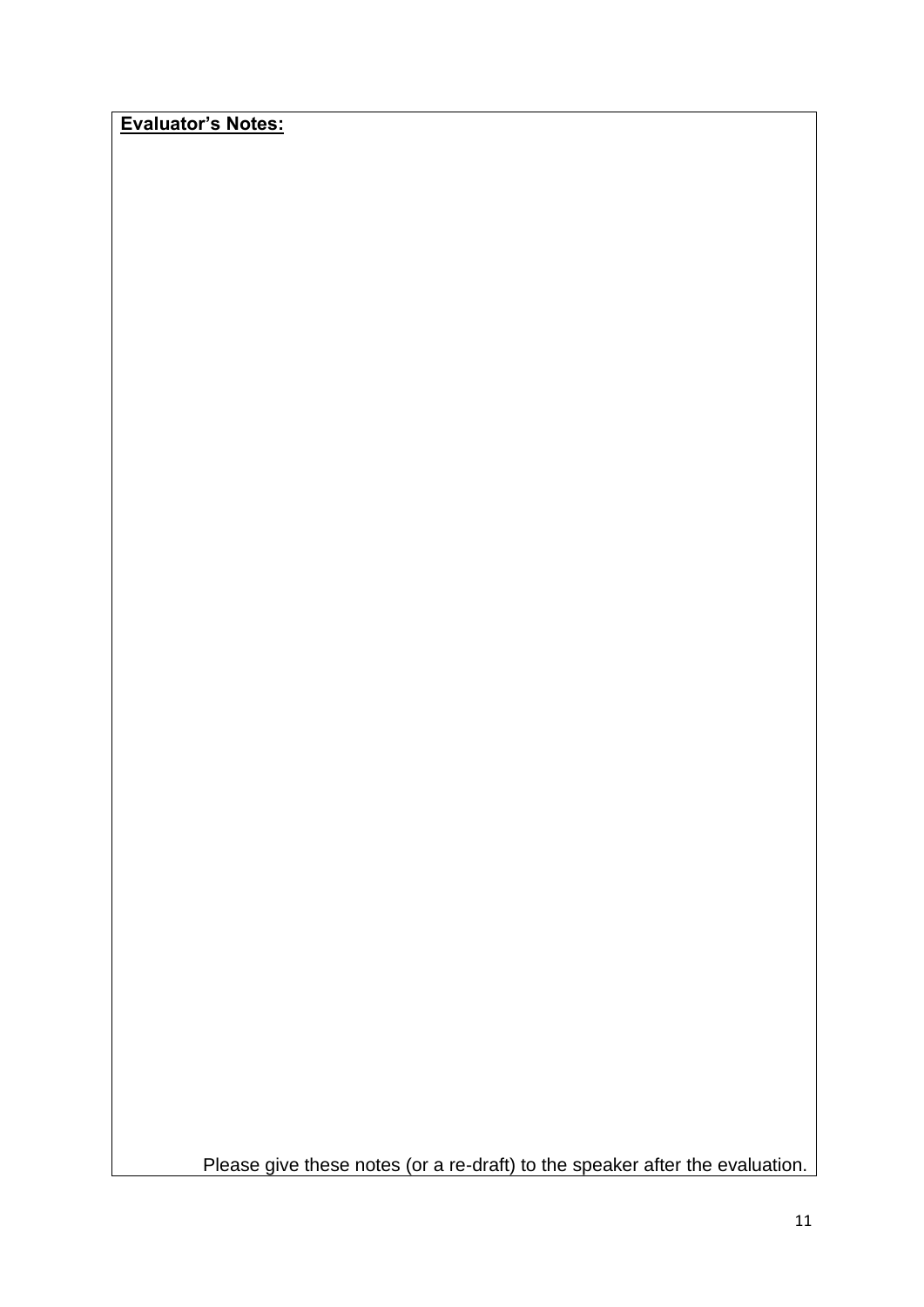## **A1 – Vocabulary and Word Pictures**

<span id="page-11-0"></span>A challenging, creative and fun task, this is the first assignment that comes with a "Move on / Try again" element so be mindful of the extra pressure on the speaker. Consider consulting the speaker on what form of evaluation and feedback would work best for them. Even with all of that in mind your evaluation should be a complete one reflecting all the best practice outlined in the Speakers Guide. This is where the speaker truly begins working towards becoming someone capable of delivering "Showpiece" quality speeches and presenting to outside audiences.

#### **Please return completed form to the speaker**

| Speaker             | <b>Stated Time</b> |  |
|---------------------|--------------------|--|
| <b>Speech Title</b> | <b>Actual Time</b> |  |
| Evaluator           | Date               |  |

Analysis – Key questions related to this assignment

- 1. Was the range of vocabulary expressive, descriptive and in context?
- 2. Did the speaker demonstrate interesting or surprising use of language?
- 3. Did the speaker make use of any rhetorical devices (simile, metonymy, irony, oxymoron, hyperbaton etc.) when crafting and delivering their key points?
- 4. Was there evidence of strong preparation allowing the speaker to create vivid, elucidating images and word pictures?

- 1. What strong areas did the speaker maintain and grow from previous speeches and what should be maintained from this speech?
- 2. What could enhance the speaker's ability to employ stimulating vocabulary and craft compelling word pictures to support their presentation?
- 3. "Storytelling and Narrative" and "Using Humour" are up next. How can the speaker prepare for these assignments?
- 4. Any additional feedback?

| Evaluator recommendation: | Move on | I ry again |
|---------------------------|---------|------------|
|---------------------------|---------|------------|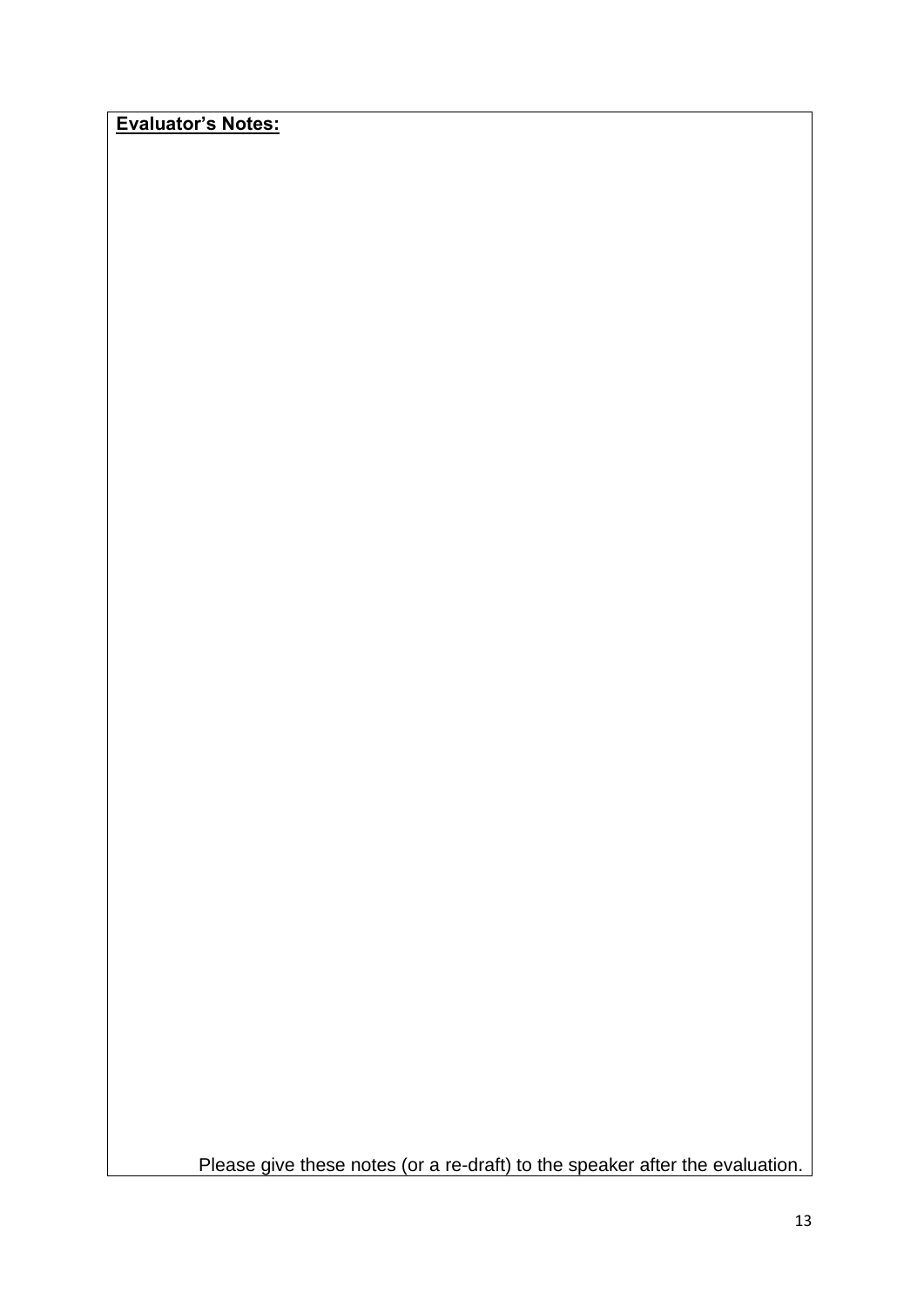# **A2 – Storytelling and Narrative**

<span id="page-13-0"></span>Stories and narrative build on all the skills developed during the previous assignments and uses them to connect your audience creatively and emotionally to your message. Your evaluation should be a complete one while keeping in mind that the greater volume of story and narrative may affect the construction and delivery of this speech. This is the newest assignment in the series and was included because it's such a crucial skill in modern public speaking and communication settings.

### **Please return completed form to the speaker**

| Speaker      | <b>Stated Time</b> |  |
|--------------|--------------------|--|
| Speech Title | <b>Actual Time</b> |  |
| Evaluator    | Date               |  |

Analysis – Key questions related to this assignment

- 1. Was the subject matter appropriate for the purpose, speaker and audience?
- 2. Did the speaker set the context and progress the story naturally and was the audience clear on what the aim of the story was?
- 3. How did the speaker interact with the audience (voice, gesture, questions, eye contact etc.) and was their approach successful?
- 4. Was the process of storytelling or use of narrative particularly powerful in getting the speakers message and emotions across to their audience?
- 5. Did the speaker use any specific approach (allegory, fable, tragedy etc.)?

- 1. What strong areas did the speaker maintain and grow from previous speeches and what should be maintained from this speech?
- 2. What could enhance the speaker's ability to tell stories and use narrative in a way that illuminates their purpose and reaches out to their audience?
- 3. "Using Humour" and "Developing Audience Rapport" are up next. How can the speaker prepare for these assignments?
- 4. Any additional feedback?

| Evaluator recommendation:<br>Move on<br>Try again |  |
|---------------------------------------------------|--|
|---------------------------------------------------|--|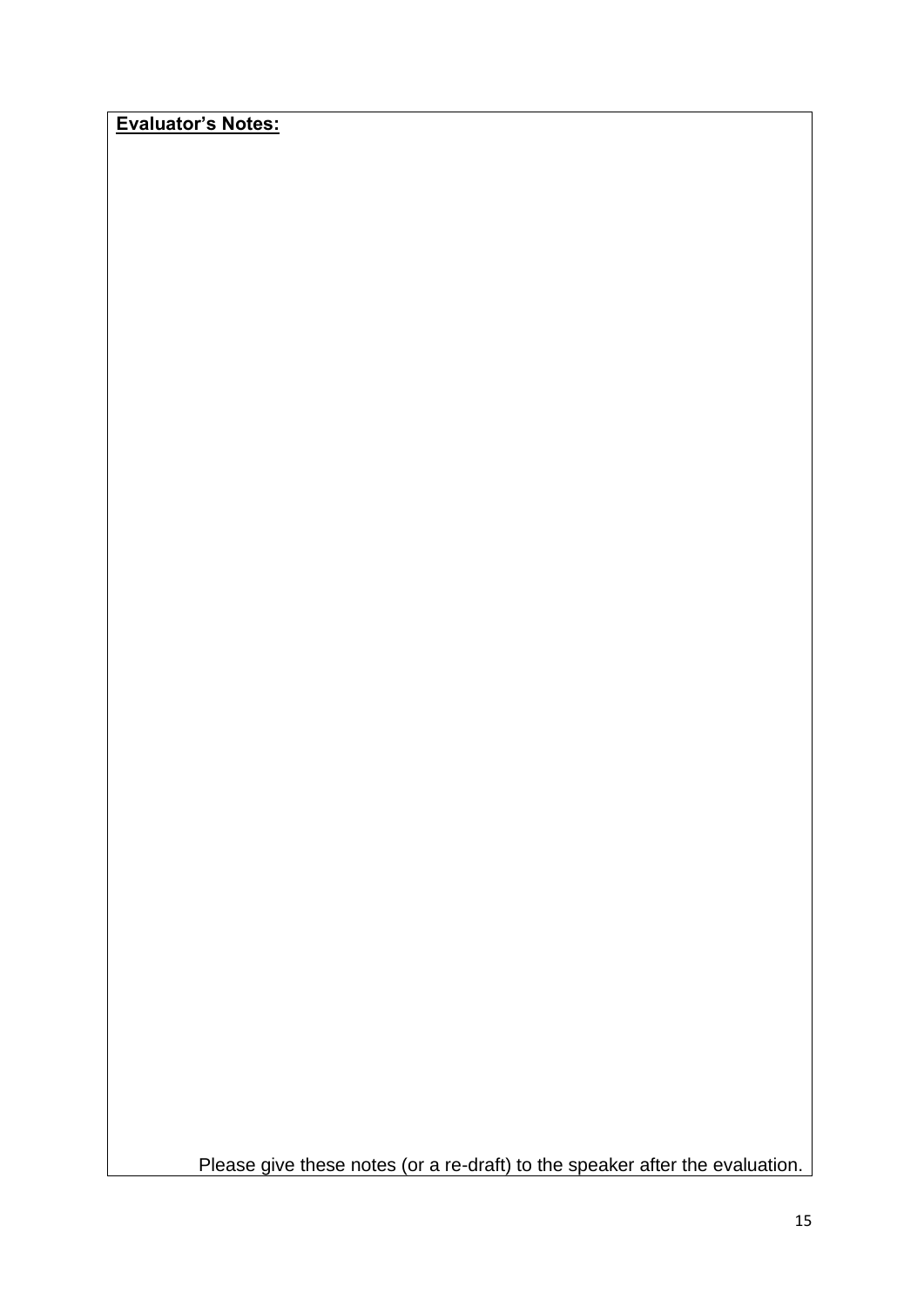## **A3 – Using Humour**

<span id="page-15-0"></span>Making use of humour as another tool for supporting the purpose of your speech is a skill that will unlock audiences in a way that few other skills can. Your evaluation should be a complete one while keeping in mind that many speakers find this the most challenging assignment because humour is so dependent on place, audience, time and the interaction between this and many other factors. As with every assignment focus your evaluation on the presentation against the criteria.

#### **Please return completed form to the speaker**

| Speaker      | <b>Stated Time</b> |  |
|--------------|--------------------|--|
| Speech Title | <b>Actual Time</b> |  |
| Evaluator    | Date               |  |

Analysis – Key questions related to this assignment

- 1. Was the humour appropriate to the speech and the audience? Was it successfully delivered and in good taste?
- 2. Was the humour used purposefully to change the mood, for emphasis, a surprising challenge or another reason?
- 3. Did the speaker carefully control their voice for humourous effect and were any jokes delivered with good comedic timing?
- 4. How much did the humour used by the speaker flow naturally along with the rest of their presentation?

- 1. What strong areas did the speaker maintain and grow from previous speeches and what should be maintained from this speech?
- 2. What could enhance the speaker's ability to deploy humour in a manner that is appropriate to their style and supports their speech?
- 3. "Developing Audience Rapport" is up next. How can the speaker prepare for this assignment?
- 4. Any additional feedback?

| Evaluator recommendation: | Move on | Try again |
|---------------------------|---------|-----------|
|---------------------------|---------|-----------|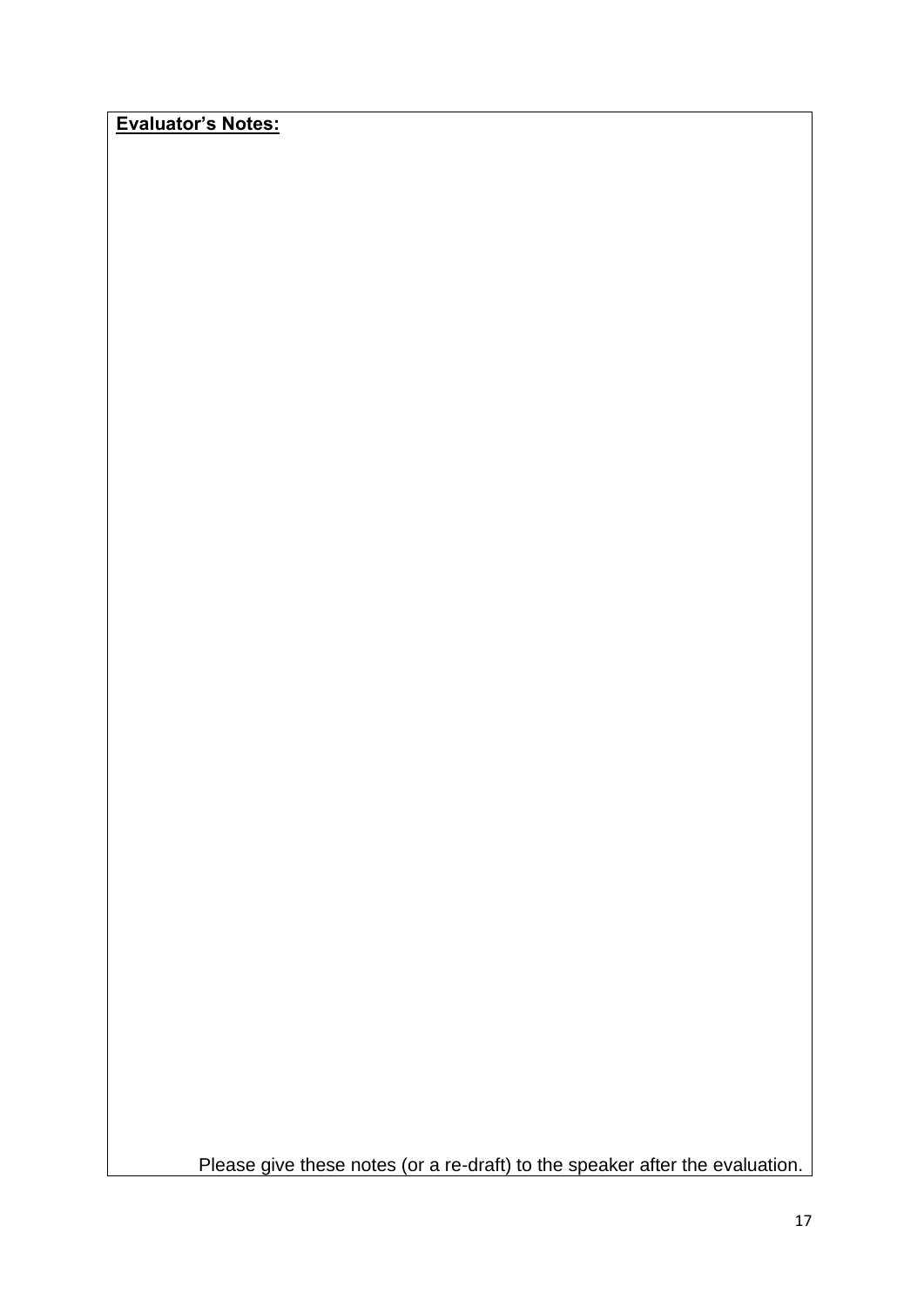# **A4 – Developing Audience Rapport**

<span id="page-17-0"></span>This assignment and the final "Showpiece" speech are where the speaker has the opportunity to bring together everything they have learned so far and genuinely start to reach out to audience with a distinctive communication quality. Your evaluation should be a complete one with as much practical, fully explained advice as you think the speaker can take in and make use of.

### **Please return completed form to the speaker**

| Speaker             | <b>Stated Time</b> |  |
|---------------------|--------------------|--|
| <b>Speech Title</b> | <b>Actual Time</b> |  |
| Evaluator           | Date               |  |

Analysis – Key questions related to this assignment

- 1. Did the speaker have good eye contact and appropriate pauses throughout?
- 2. Did the speaker make use of spoken English and did they utilise any rhetorical devices (alliteration, repetition, metaphor, onomatopoeia, hyperbole etc.) when crafting and delivering their key points?
- 3. How did the speaker use their presence to make a connection?
- 4. Did the speaker tell stories, make jokes or offer personal history?
- 5. Was there the expected audience response and did the speaker allow the audience time and space to express their response?

- 1. What strong areas did the speaker maintain and grow from previous speeches and what should be maintained from this speech?
- 2. What could enhance the speaker's ability to generate a meaningful, reciprocal affinity with their audience?
- 3. "The Showpiece", the final assignment of the Certificate of Achievement is up next. How can the speaker prepare for this?
- 4. Any additional feedback?

| Evaluator recommendation: | Move on | Try again |
|---------------------------|---------|-----------|
|---------------------------|---------|-----------|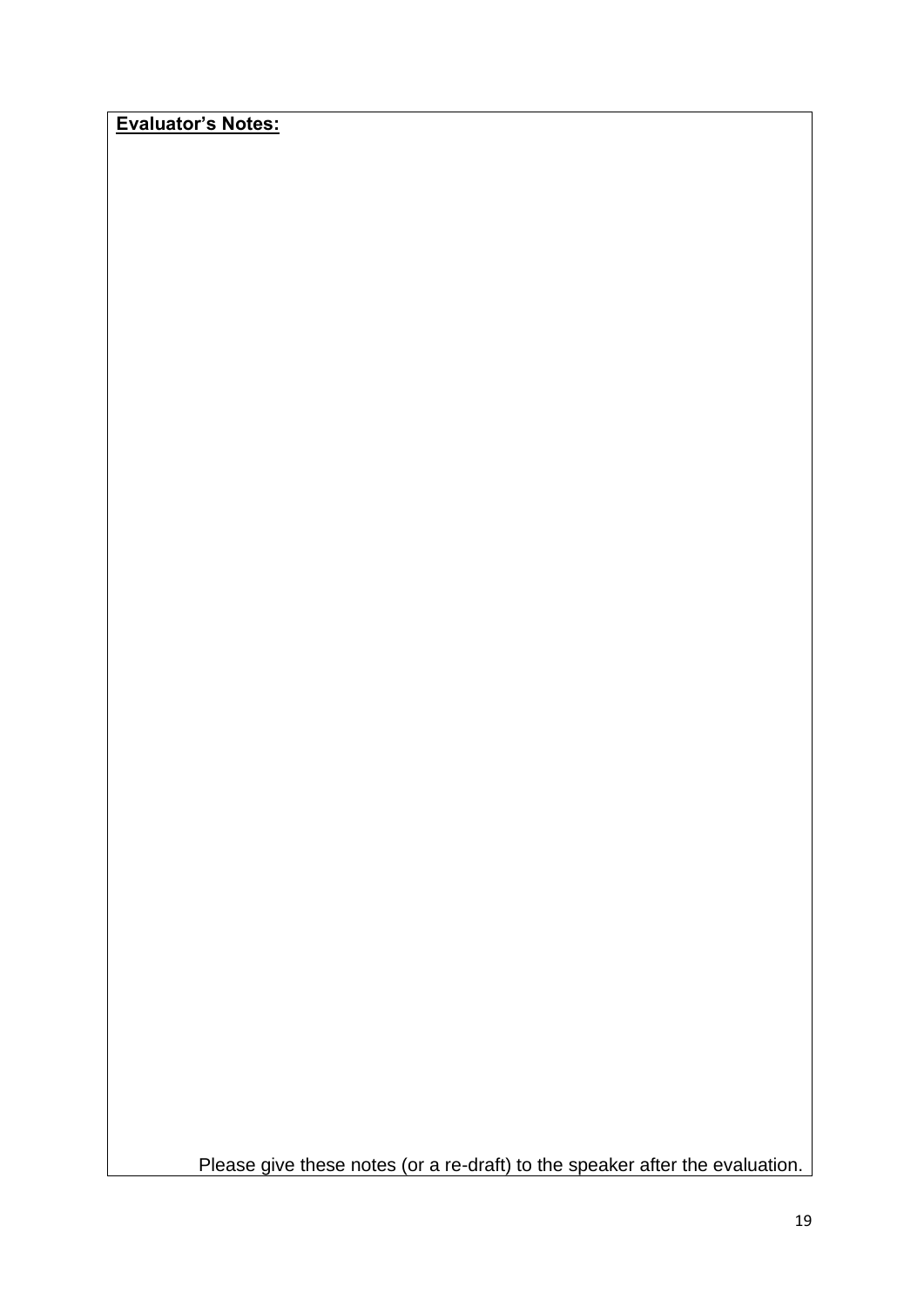## **A5 – The Showpiece**

<span id="page-19-0"></span>Demonstrating the full range of speaking skills and complete command of the platform, the speaker will showcase the high standard they are now able to achieve in public speaking. Two evaluators are required here with at least one coming from outside the speakers' club. Your evaluation should be complete. If the speaker is successful, congratulate them on completing their Certificate of Achievement.

### **Please return completed form to the speaker**

| Speaker             | <b>Stated Time</b> |  |
|---------------------|--------------------|--|
| <b>Speech Title</b> | <b>Actual Time</b> |  |
| Evaluator's         | Date               |  |

Analysis – Key questions related to this assignment

- 1. Was the subject well-chosen and how responsive were the audience?
- 2. Did the speaker show evidence of thorough preparation (content research, speech composition, rehearsal leading to fluent delivery)?
- 3. What technical skills from the previous assignments were on display?
- 4. To what extent did the speaker bring their full selves to the presentation?
- 5. How close did the speaker get to looking as if they were speaking extemporaneously and or holding a natural conversation with their audience?

- 1. What strong areas did the speaker maintain and grow from previous speeches and what should be maintained from this speech?
- 2. What could enhance the speaker's ability to deliver high quality speeches?
- 3. Is the speaker aware of the various options for further development (ASC Diploma in Public Speaking, contests, Victoria College of Music exams, "further challenges" listed on the website, speaking outside the club)?
- 4. Key pieces of fully explained advice (advice description, example of better practice and why it's important) based on this speech that will help the speaker to become an even better communicator?

|  | Evaluator's recommendation: | Move on |  |
|--|-----------------------------|---------|--|
|--|-----------------------------|---------|--|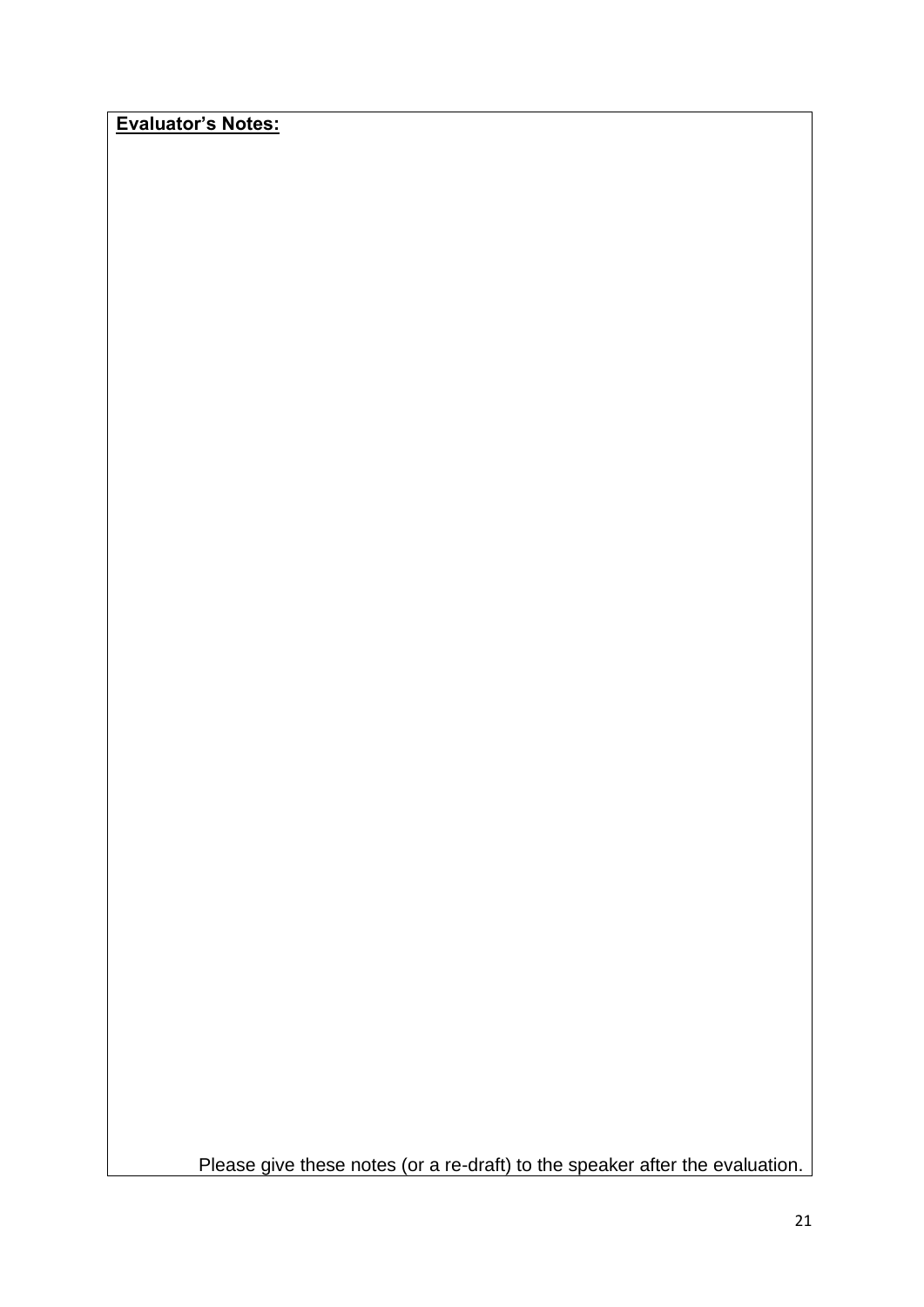## **D1 – The Impromptu Speech**

<span id="page-21-0"></span>Every speaker knows what a tough assignment this can be. It's likely that the quality of the speech will vary during the presentation given the limited amount of preparation time but the speaker is still expected to deliver to a good standard, calling on every resource they have. Your evaluation should be a complete one as the speaker is now at a high level and looking to develop even further. Keep the difficulty of this assignment in mind and try to personalise your points to the objectives of speaker (competition, further Diploma assignments, speaking outside the ASC etc.).

### **Please return completed form to the speaker**

| Speaker      | <b>Stated Time</b> |  |
|--------------|--------------------|--|
| Speech Title | <b>Actual Time</b> |  |
| Evaluator    | Date               |  |

Analysis – Key questions related to this assignment

- 1. How much was the speaker able to make it appear as if this speech had been well prepared ahead of time (construction, material, delivery)?
- 2. Was the subject well chosen for the exercise and the audience?
- 3. What rhetorical devices and skills were selected by the speaker to draw a response from the audience and how effective were they?
- 4. Did the speaker manage the level of narrative / personal history that they used in the speech?

- 1. What areas of strength should the speaker maintain from this speech?
- 2. What one or two things could enhance the speaker's ability to quickly organise their thoughts and ideas and communicate them effectively?
- 3. "Speaking to a non-ASC audience" and "Using Presentation Aids" are up next. How can the speaker prepare for these assignments?
- 4. Any additional feedback?

| Evaluator recommendation: | Move on | Try again |
|---------------------------|---------|-----------|
|---------------------------|---------|-----------|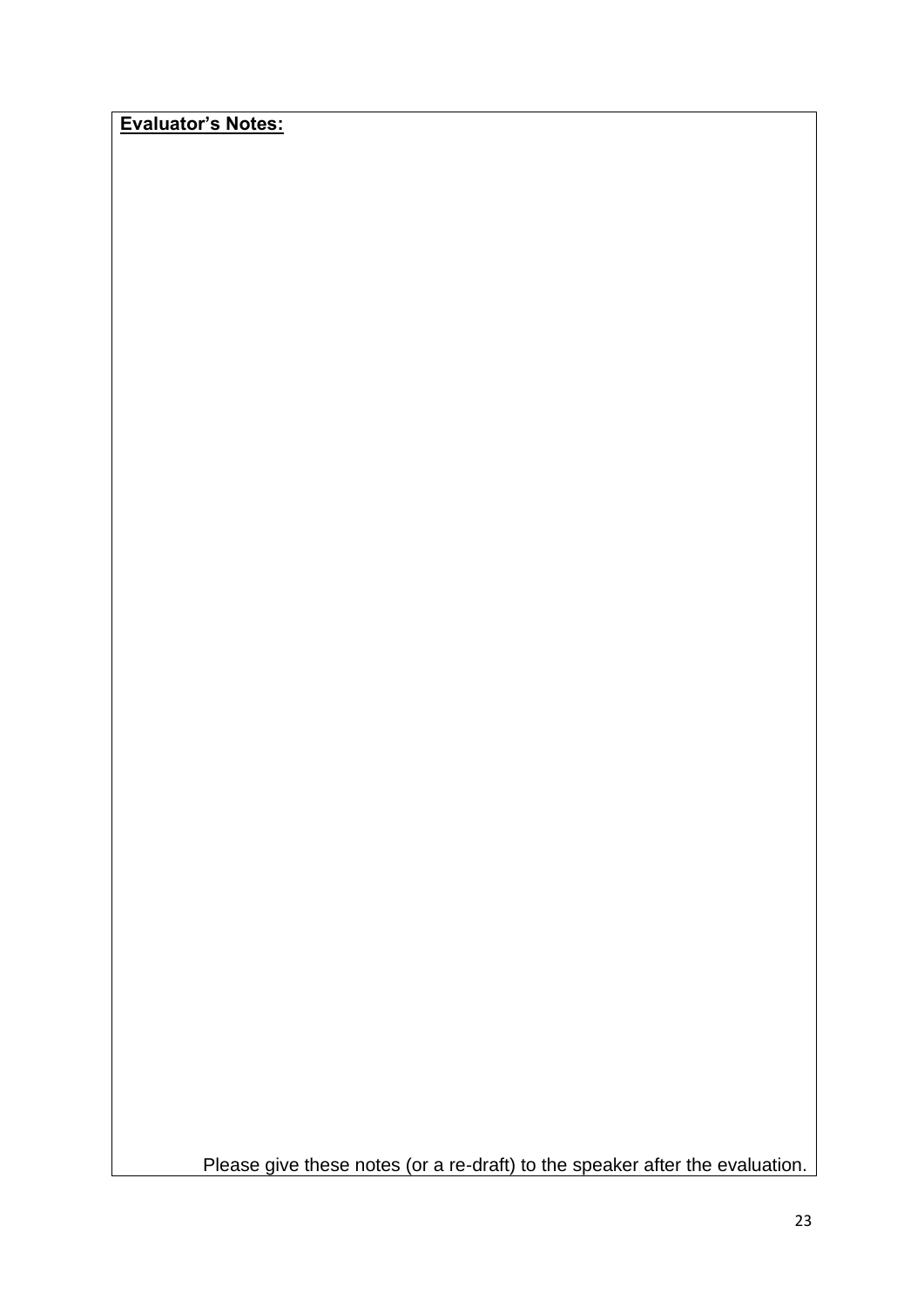## **D2 – Speaking to a non-ASC Audience**

<span id="page-23-0"></span>An important step for any speaker. Even if they have spoken outside the ASC before this assignment will demonstrate their progression as a confident communicator. Talk to the speaker beforehand so that you are informed about the details of this speaking opportunity. Your evaluation should be a complete one but remember that the ASC rule about no party politics, sex and religion / faith doesn't apply and also that there may be greater use of personal history / storytelling / narrative.

### **Please return completed form to the speaker**

| Speaker             |          |      | <b>Stated Time</b> |  |
|---------------------|----------|------|--------------------|--|
| <b>Speech Title</b> |          |      | <b>Actual Time</b> |  |
| Evaluator           |          | Date |                    |  |
| Venue               | Audience |      |                    |  |

Analysis – Key questions related to this assignment

- 1. Was the speaker able to successfully transfer the skills and experiences they have built in the ASC to this opportunity?
- 2. Was the speaker and the speech well suited for the audience and situation?
- 3. How well had the speaker prepared in terms of the speech, the setup on the day and their audience?
- 4. Did the speaker come across as a credible and convincing agent of their message (answering questions, handing presentation aids, looked calm etc.)?

- 1. What areas of strength should the speaker maintain from this speech?
- 2. What one or two things could enhance the speaker's ability to present to this audience again if another opportunity arose?
- 3. "Using Presentation Aids" is up next. How can the speaker prepare for this assignment?
- 4. Any additional feedback?

| Evaluator recommendation: | Move on | Try again |
|---------------------------|---------|-----------|
|---------------------------|---------|-----------|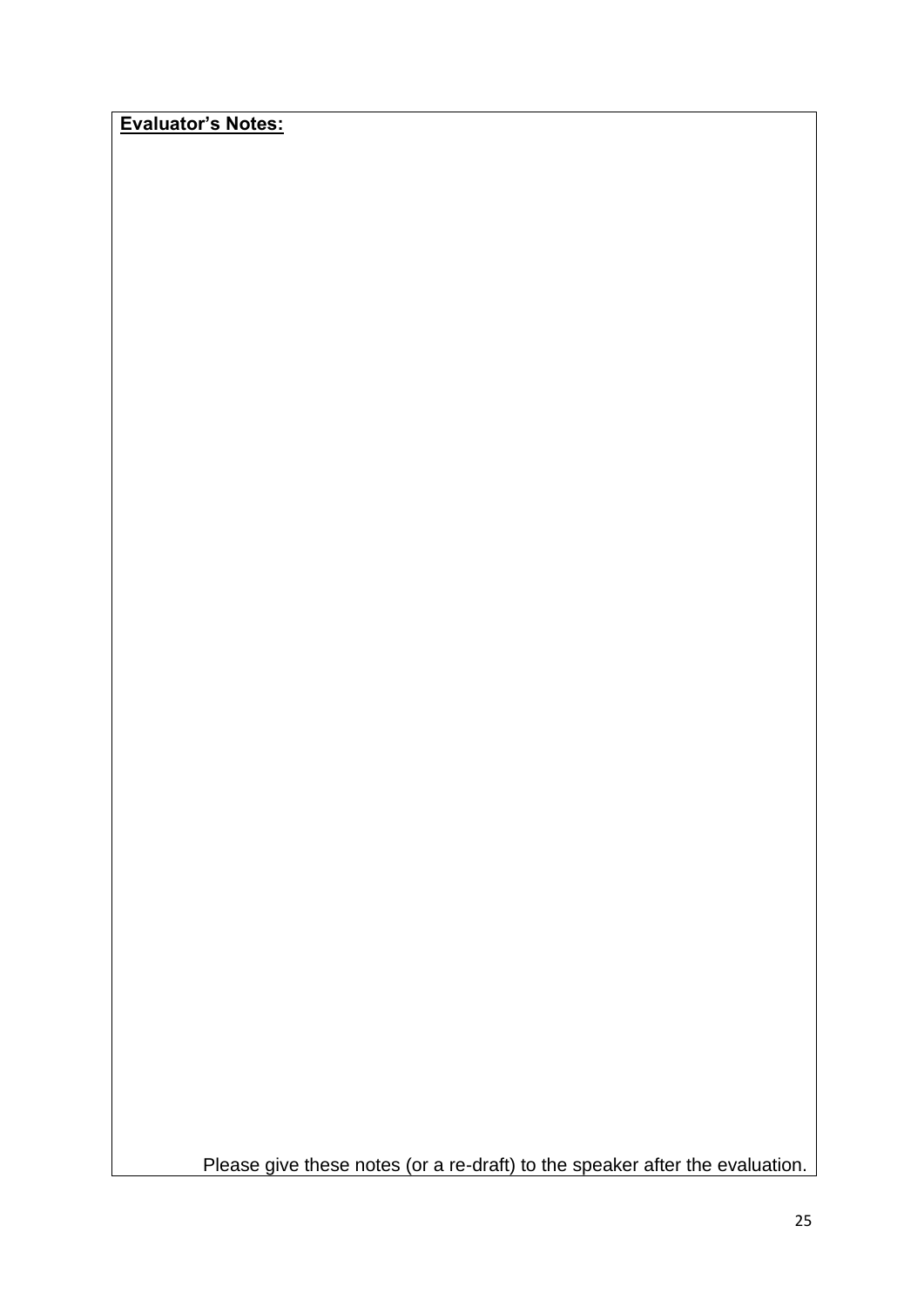# **D3 – Using Presentation Aids**

<span id="page-25-0"></span>Business pitches, training courses, interview presentations, TED talks, after dinner speeches… many different types of speaking make use of presentation aids. Your evaluation should be a complete one and you can look for a high-quality standard particularly around the use of the presentation aids and their impact on the audience.

#### **Please return completed form to the speaker**

| Speaker             | <b>Stated Time</b> |  |
|---------------------|--------------------|--|
| <b>Speech Title</b> | <b>Actual Time</b> |  |
| Evaluator           | Date               |  |

Analysis – Key questions related to this assignment

- 1. Did the presentation aids clearly and naturally contribute to the speaker achieving their purpose?
- 2. Were the presentation aids accessible to the whole audience?
- 3. Did the speaker handle the presentation aids in a confident manner making it seem like it was just another part of their speech?
- 4. Was there any additional benefit generated from the presence of the presentation aids that would have been missing otherwise?

- 1. What areas of strength should the speaker maintain from this speech?
- 2. What one or two things could enhance the speaker's ability to make best use of their presentation aids so that they make a lasting impression?
- 3. The speaker must successfully deliver two of the four D4 assignment options to complete the "Diploma in Public Speaking". How can the speaker prepare for these assignments?
- 4. Any additional feedback?

| Evaluator recommendation: | Move on | I ry again |
|---------------------------|---------|------------|
|---------------------------|---------|------------|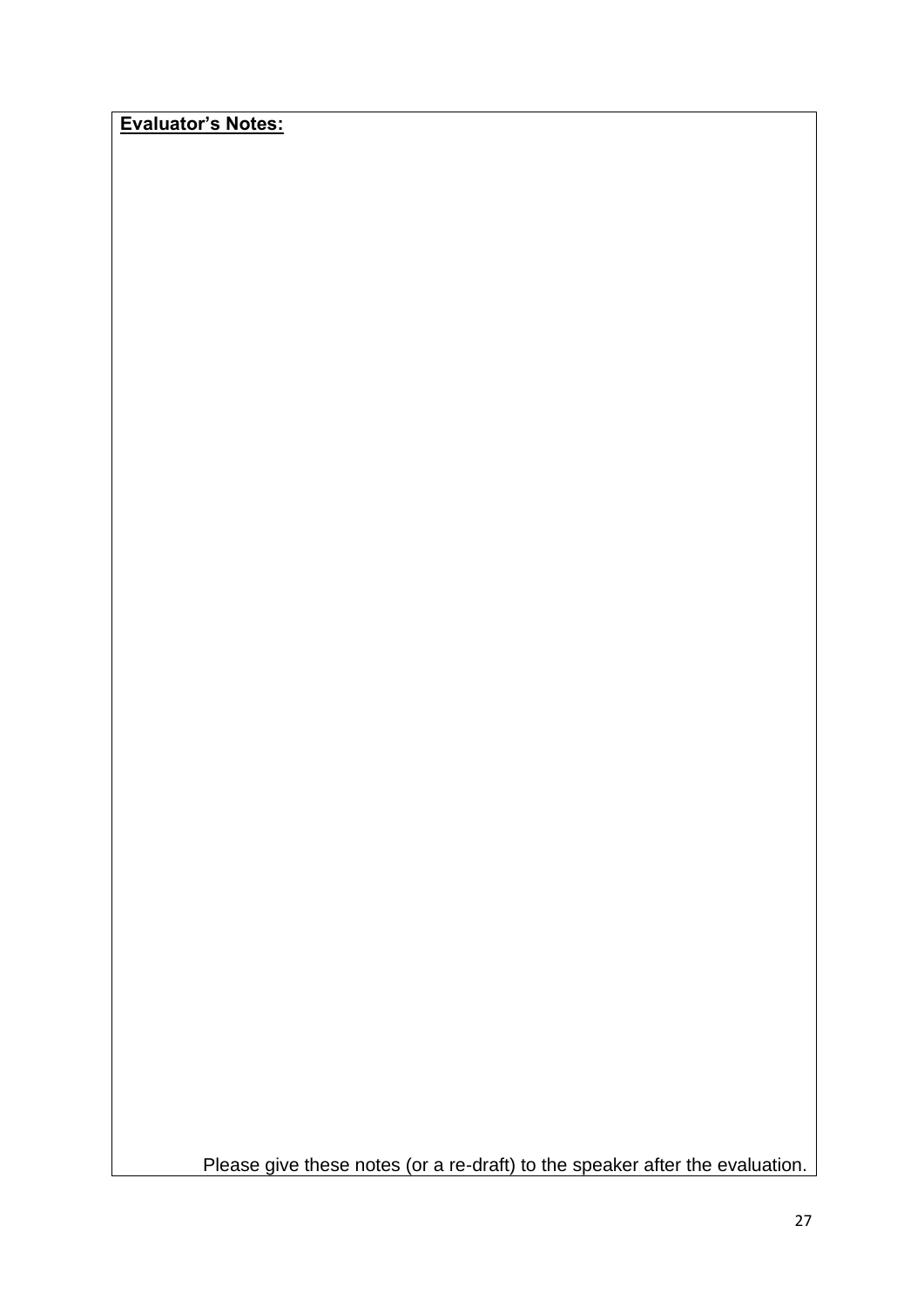## **D4a – Giving a Lecture**

<span id="page-27-0"></span>More than any other assignment this is the opportunity for a speaker to fully explore a subject in which they are knowledgeable and interested. Your evaluation should be a complete one, but you can allow a little more leeway on use of notes and attentiveness of audience members.

#### **Please return completed form to the speaker**

| Speaker             | <b>Stated Time</b> |  |
|---------------------|--------------------|--|
| <b>Speech Title</b> | <b>Actual Time</b> |  |
| Evaluator           | Date               |  |

Analysis – Key questions related to this assignment

- 1. Was the speaker obviously well versed in the speech content and did they come across as a credible source of information and analysis on this subject?
- 2. Were the key skills of speech construction, use of voice and rapport development adequately displayed by the speaker?
- 3. What approaches, devices and skills were used by the speaker to retain a good level of audience attention and interest in the speech?
- 4. To what extent did the speaker manage to enlighten their audience on complicated parts of their subject and did they handle any questions well?

- 1. What areas of strength should the speaker maintain from this speech?
- 2. What one or two things could enhance the speaker's ability to communicate complex, layered discourse whilst continually re-engaging the audience?
- 3. How can the speaker prepare for the other D4 assignments?
- 4. Any additional feedback?

| Evaluator recommendation: | Move on | I ry again |
|---------------------------|---------|------------|
|---------------------------|---------|------------|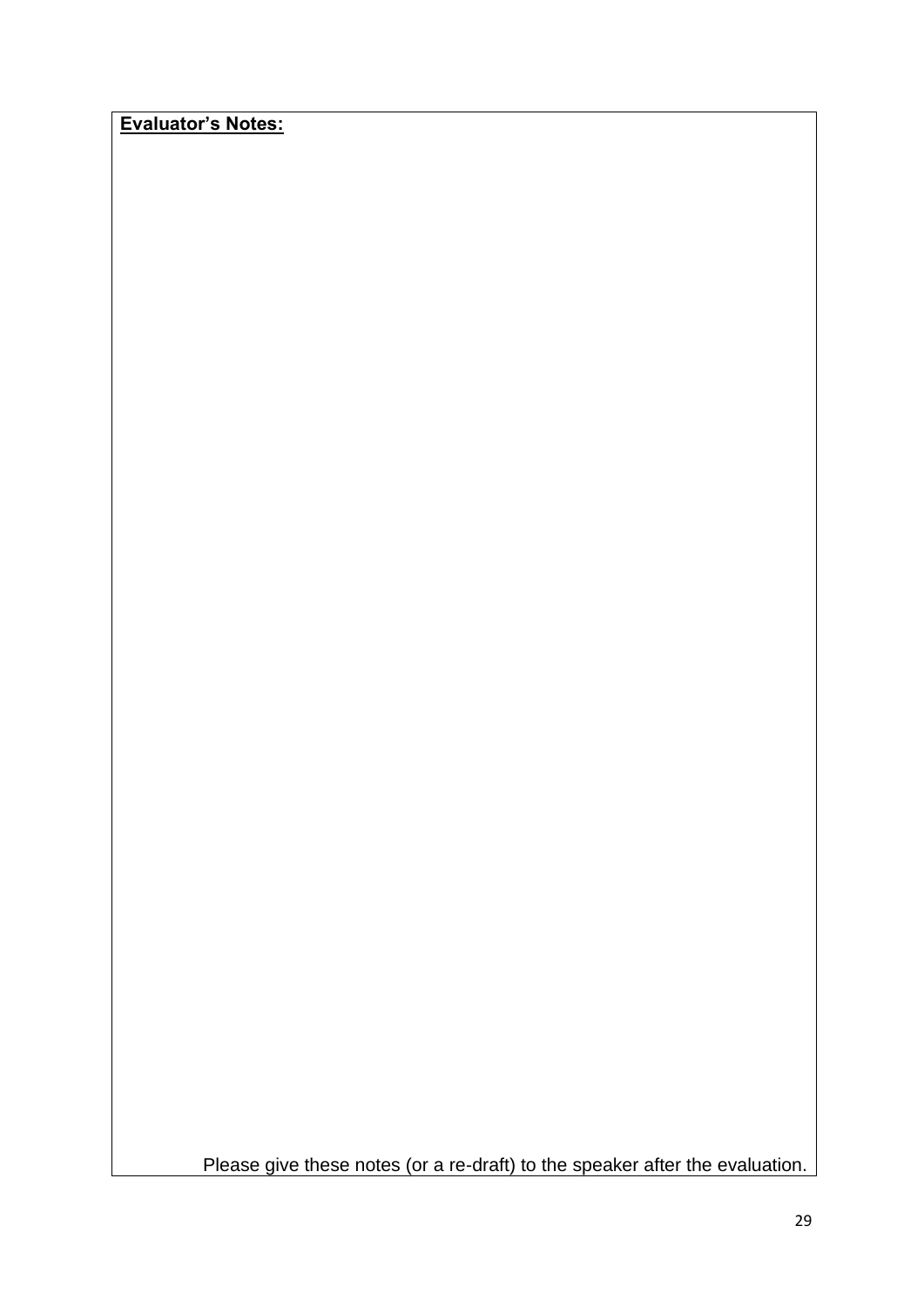## **D4b – Making a Business Presentation**

<span id="page-29-0"></span>Know you job, know yourself and know your audience. Key things for any speech but especially for this assignment when the objective is potentially more than warm feelings and goodwill. Your evaluation should be a complete one. If possible, talk to audience members after the speech prior to delivering your evaluation. Ask them about the extent to which they were convinced and motivated to act by the speaker.

### **Please return completed form to the speaker**

| Speaker             | <b>Stated Time</b> |  |
|---------------------|--------------------|--|
| <b>Speech Title</b> | <b>Actual Time</b> |  |
| Evaluator           | Date               |  |

Analysis – Key questions related to this assignment

- 1. What impression did the speaker make before the speech started and during the introduction?
- 2. Did the presentation clearly and concisely communicate the core idea, and did it provide value to people?
- 3. How much did the speaker get into why their idea is relevant and useful and why they are able to talk about it?
- 4. Were any interactive elements employed by the speaker such as discussion, quiz, practical activities, or visual aids?

- 1. What areas of strength should the speaker maintain from this speech?
- 2. What one or two things could enhance the speaker's ability to deliver a persuasive presentation that will motivate the audience to action?
- 3. How can the speaker prepare for the other D4 assignments?
- 4. Any additional feedback?

| Evaluator recommendation: | Move on | I ry again |
|---------------------------|---------|------------|
|---------------------------|---------|------------|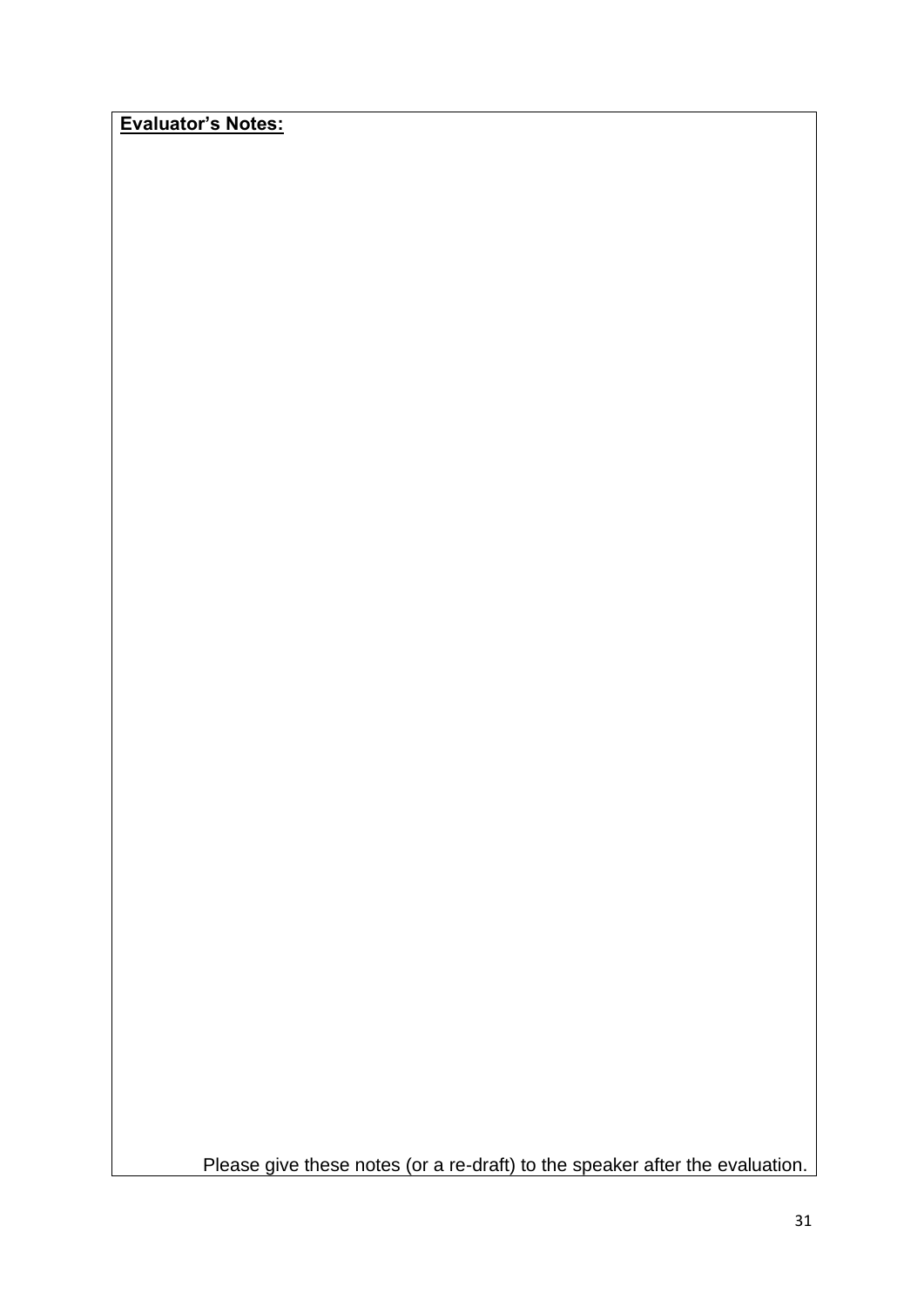### **D4c – Speeches for Occasions**

<span id="page-31-0"></span>This assignment is usually used as preparation for a real-life event. Talk to the member before the speech about the occasion and the members' needs and goals so that you provide the best analysis and advice possible. Your evaluation should be tailored to the specific situation being prepared for (or taking place at the time) but feel free to offer more general feedback as well.

#### **Please return completed form to the speaker**

| Speaker             | <b>Stated Time</b> |  |
|---------------------|--------------------|--|
| <b>Speech Title</b> | <b>Actual Time</b> |  |
| Evaluator           | Date               |  |

Analysis – Key questions related to this assignment

- 1. Was the speaker and the speech appropriate to the occasion in terms of their content, delivery, and style?
- 2. Was the speech original and did it contain elements of humour, light relief?
- 3. Did the speaker demonstrate an ability to be flexible and spontaneous (reacting to audience or referencing previous speakers)?
- 4. What other ways did the speaker build rapport with their audience?

- 1. What areas of strength should the speaker maintain from this speech?
- 2. What one or two things could enhance the speaker's ability to deliver entertaining, celebratory speeches that audiences will remember and talk about later?
- 3. How can the speaker prepare for the other D4 assignments?
- 4. Any additional feedback?

| Evaluator recommendation: | Move on | I ry again |
|---------------------------|---------|------------|
|---------------------------|---------|------------|